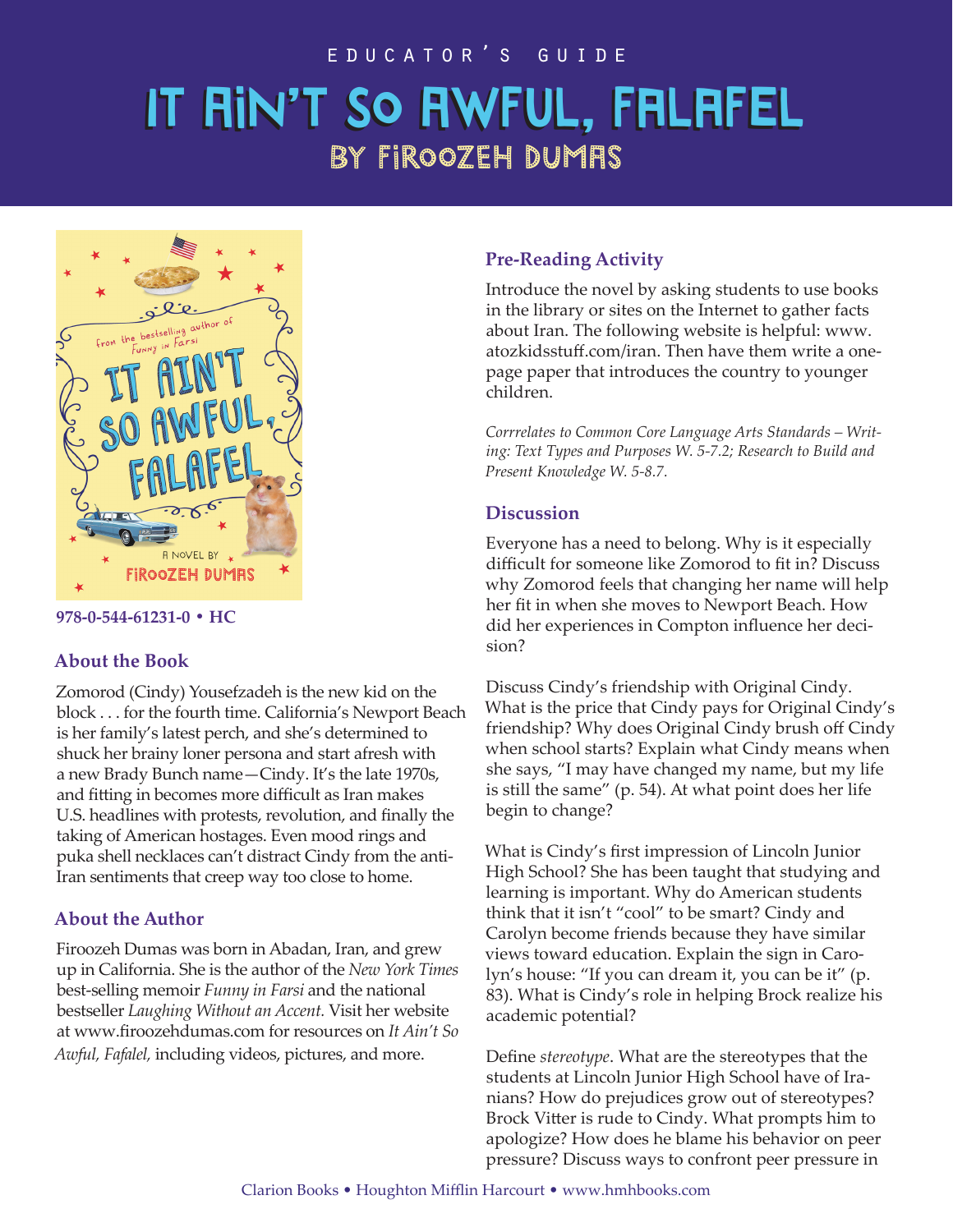#### educator's guide

## IT RIN'T SO AWFUL, FALAFEL BY FIROOZEH DUMAS

schools.

Cindy's mother has a difficult time adjusting to the American culture. Compare and contrast the American and Iranian cultures.

Cindy says, "I don't like for people to meet my parents. I just want them to hide until they stop being embarrassing" (p. 32). What is it about Cindy's parents that embarrass her the most? How does Brock Vitter's father embarrass him? Explain how Original Cindy's mother embarrasses her at the end of the novel.

Explain what Cindy means when she says, "When it comes to spending money, my dad's head is still in Iran" (p. 8). Explain the term, "Flushing money down the toilet" (p.22). Define *frugal*. What is the difference between being frugal and "flushing money down the toilet"? What is significant about the trip to Sears to buy a bedroom set?

Cindy's family is Muslim, but they aren't religious. Her dad says that their religion is "kindness." Discuss how Mr. and Mrs. Yousefzadeh show kindness toward others. How is their "brand" of kindness sometimes a source of embarrassment to Cindy?

In drama class, Cindy reads *A Streetcar Named Desire* by Tennessee Williams. Discuss why Cindy is so drawn to the line at the end of the play when Blanche DuBois says, "I have always depended on the kindness of strangers." Discuss the people who are kind to Cindy throughout the novel.

Cindy doesn't have much problem telling her mother what words mean in English, but she finds it difficult to explain why something is funny. Discuss why humor requires more than vocabulary to understand it. What are some of the most humorous scenes in the book? Cite evidence that Cindy is still learning how to respond to humor, especially among her classmates and friends. Have the students give an example of something they find funny that their parents do not.

For example, "There are trees everywhere and the city looks like it has just come back from a visit to a beauty salon" (p. 1). Find other examples of simile in the novel. How does the use of figurative language contribute to the literary quality of the novel?

Explain the quote from Madeleine L'Engle: "Hate hurts the hater more'n the hated" (p. 352). Identify the haters in the novel. How are they hurt in the end?

Some pages have "notes" at the bottom. What do they contribute to the novel?

*Correlates to Common Core Language Standards – Reading: Literature: Key Ideas and Details RL. 5-7.1, 5-7.2, 5-7.3; Craft and Structure RL. 5-7.4, 5-7.5; Language: Vocabulary Acquisition and use L. 5-7.5; Speaking and Listening: Comprehension and Collaboration SL. 5-7.1, 5-7.3; Presentation of Knowledge and Ideas SL. 5-7.4, 5-7.6.*

## **Curriculum Connections**

Cindy's job is to look up words in the dictionary for her mother, who doesn't speak much English. Divide the class into groups and ask them to brainstorm words that Cindy's mother should know to get along better in America. Then have them create a picture dictionary that Cindy might use to teach her mother English words and phrases.

*Correlates to Common Core Language Arts Standards – Language: Vocabulary Acquisition and Use L. 5-7.4.*

The First Amendment of the United States Constitution is the free-speech amendment. Cindy says no one in Iran can complain about the shah because there is no free-speech protection. Ask students to write a paper that explains why the First Amendment is the basis of a democracy. Encourage peer editing for clarity, grammar, and spelling.

*Correlates to Common Core Language Arts Standards – Writing: Text Types and Purposes W. 5-7.1; Production and Distribution of Writing W. 5-7.5.*

Mr. Yousefzadeh believes that democracy in America keeps the country together. In Iran, the people fear Clarion Books • Houghton Mifflin Harcourt • www.hmhbooks.com

The author uses similes to create certain images.